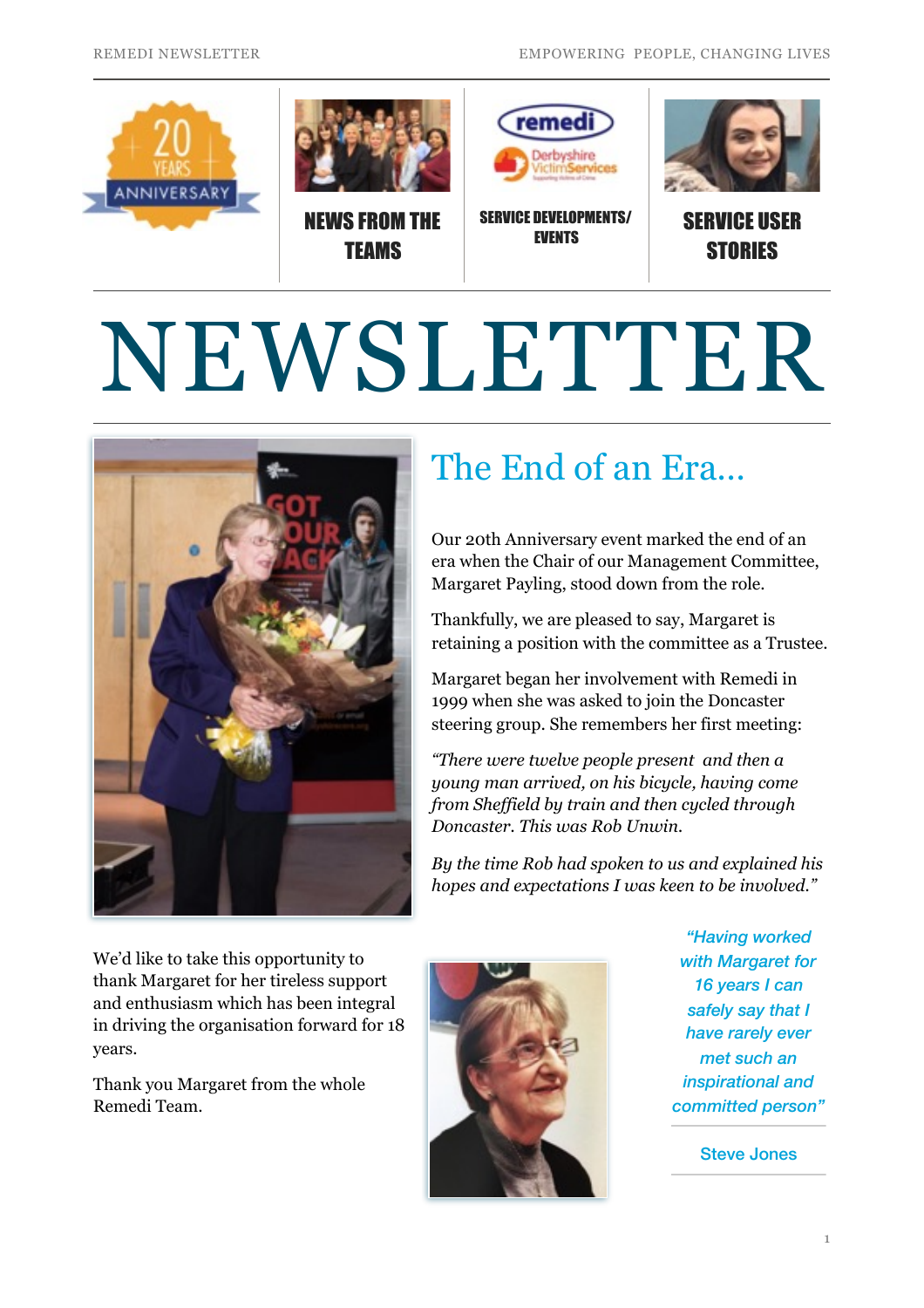#### Remedi Celebrates 20 Years

The Remedi 20th Anniversary was marked on the 16th November 2016 with a celebratory event showcasing our work at the Showroom Cinema in Sheffield. The event was very well attended and the feedback was absolutely superb.

It was an emotional day for a lot of us and left me personally feeling a sense of huge pride for the organisation we are and the distance we've travelled.

At the celebration event we took the opportunity to say a massive thank you to our founding Director Rob Unwin. Rob was the first Director of Remedi in 1996. In an office converted from a toilet in Low Edges, Sheffield he worked tirelessly (including sleeping overnight in the office in order to meet an incredibly tight deadline for a funding bid !) to get the ball rolling and to start to grow the organisation.

In 2000 he submitted a funding bid to the Home Office to be part of the now famous Sheffield University research study into RJ and won. Remedi became one of only four organisations in the UK funded as part of the research into the impact of RJ.

Overnight the organisation grew from a handful of staff to a team of 18.

Without Rob's commitment and dedication Remedi would not have been able to grow to what it is today and we are truly fortunate that Rob has retained involvement with the charity ever since- he now sits as a Trustee on the Remedi management committee and is actively involved in the strategic oversight of all new developments.

To mark our 20th birthday we presented Rob with a special award which we hope will take pride of place on his desk (but perhaps not)



We also welcomed the new Chair of our Management Committee, Denise Casbolt (pictured below). Denise has a long history with us and was there at the very start with Rob. Denise was instrumental in securing the funding and enabling the Barnsley office to get started.

She has a proven track record of making very sound and inspired decisions- in 2001 along with Rob she interviewed me for the job as Coordinator of Barnsley-

as I say - inspired decision making !

**DENISE CASBOLT, CHAIR MC**



*20 Years: Thanks to Rob*







Given the original office was converted from a toilet we thought that the award we presented Rob would be fitting.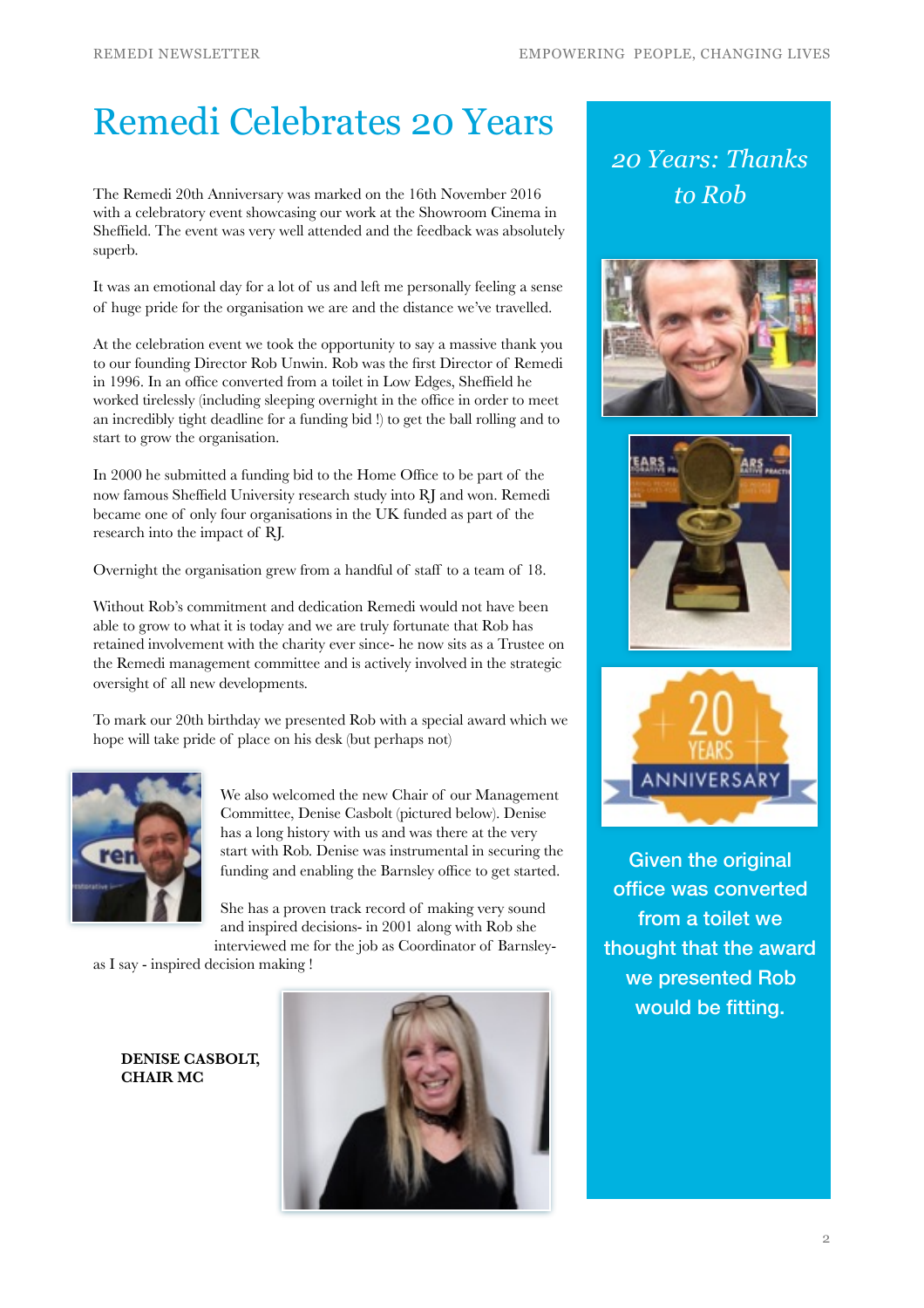# High Sheriff Visits Remedi Cheshire

Remedi were delighted to welcome the High Sheriff of Cheshire, Kathy Cowell OBE DL, to the Restorative Justice Mediation Hub at Ellesmere Port Police Station.

The High Sheriff met with the Hub team to discuss how she could support the Hub in raising awareness of Restorative Justice Services that are available to victims of crime in Cheshire.

Following the visit Sarah Pengelly, Chief Inspector, said: "I was delighted to join Lisa and the Remedi team discussing the benefits of Restorative Justice with Cheshire's High Sheriff and the outcomes for both victims and offenders, which can be achieved through RJ. Remedi has some fantastic cases where it is clear how those involved were better able to move on from traumatic experiences in their lives through the RJ process. It's my aim to increase the knowledge of all officers band staff in the LPU to think about Restorative pathways and the work of Remedi in Cheshire to help victims recover"

Following her visit Kathy Cowell OBE DL added: "This small dedicated team is inspirational. The work they do

supports victims through a restorative process to help them come to terms with their reactions to being a victim of crime.

*"This service is unique in that it gives both the victim and the perpetrator of the crime an opportunity to enter into a dialogue that is beneficial to both. At our meeting I was deeply impressed by the professionalism, energy, focus and care that the team displayed."* 





### Cheshire Team Take to the **Streets**

We were out and about around Cheshire speaking to victims of crime and take photographs for the new victim information pack that is due out shortly. The Victim information pack will contain Augmented reality clips which we have also filmed with Cheshire residents, a victim will be able to hold their phone over an icon in the pack and watch clips and videos of RJ conferences and people talking about their experiences – this will give victims who are considering RJ a much better understanding of how the process could benefit them.

# Welcome to the Team

Introducing Chester- he is a welcome addition to the Cheshire team and comes along to training we deliver to ensure everyone gets their opportunity to speak and be listened to.

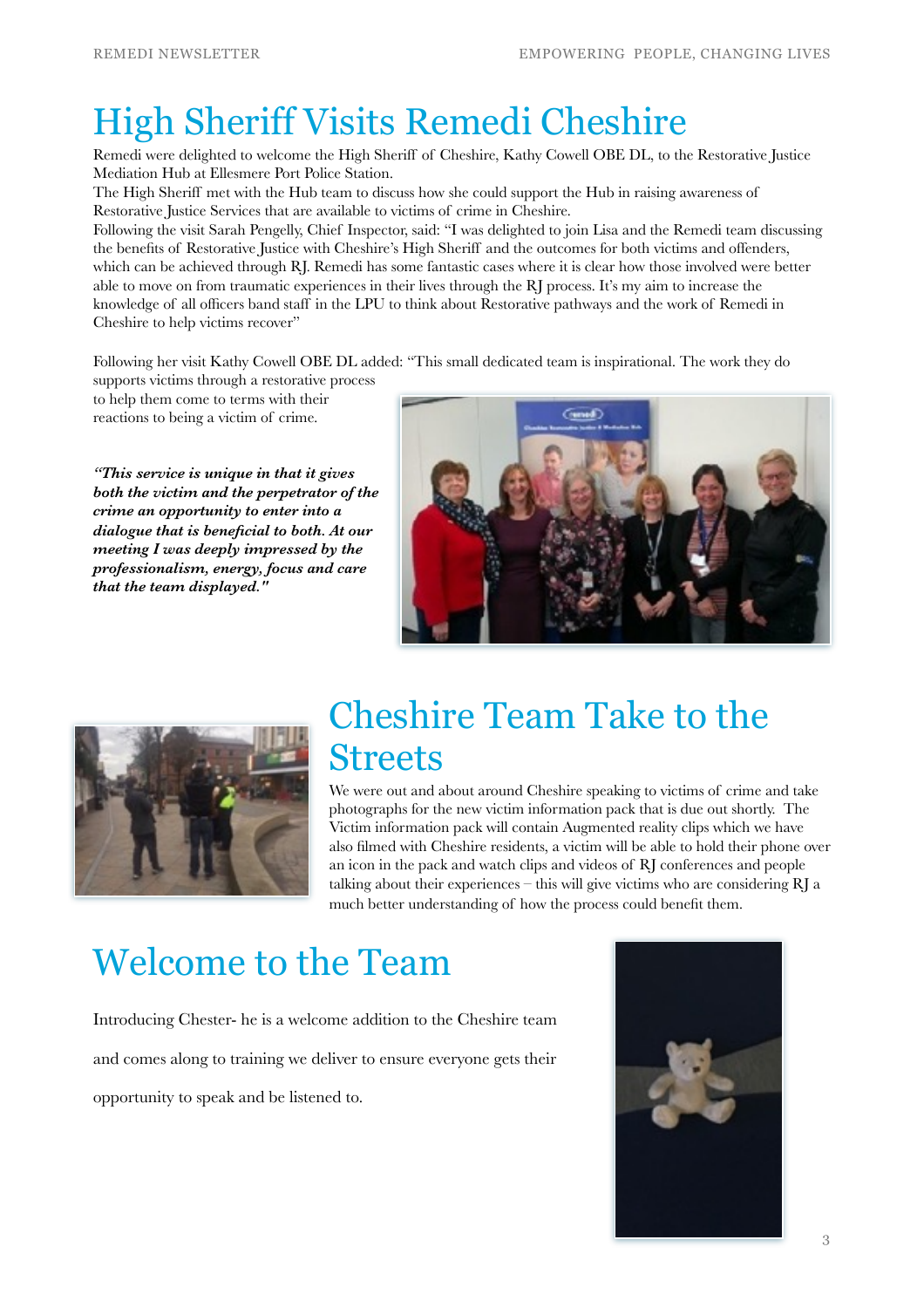

### Welcome to Joseph Christopher Hickin

Joseph Christopher Hickin was born on the 5th November - He currently likes being picked up all the time, the classic game of peek a boo, and occasionally listening to his daddy play the guitar, much to the annoyance of his older brother Thomas who only wants to watch Happy Feet 2 and/or Blaze and the Monster Machines.

Somewhat interesting fact, Joseph shares the same birthday as my musical hero Ryan Adams, and also Bryan Adams weirdly enough.

**Chris Hickin, Assistant Director**

#### North Yorkshire Remedi

The team in North Yorkshire continue to work hard and have been very busy completing direct and indirect RJ with adult offenders and YP for low level and complex and sensitive cases. Megan Kay recently completed an RJ process which supported not only the victim but also an offender who was suffering with an anxiety disorder. He felt hugely supported and was happy to have finally had the chance to apologise and begin to make an amends to his victims. In another case that Alison McLean completed the offender began to consider his victims "more than ever before", he described the memory of breaking into people's homes as weighing on his conscience and was really concerned that he had scared or traumatised his victims. Alison was able to contact two of the offender's historic burglary victims who agreed to an indirect and direct restorative process respectively. Since completing RJ the offender states he now feels more confident in his ability to make positive choices elsewhere in his life.



Natasha Lacey who is a full time practitioner in HMP Humber has been delivering the Restorative Thinking Programme since November 2016. Of those prisoners who have completed the programme, all but 1 have then been motivated to engage in RJ afterwards. Natasha has then been working with our teams in North Yorkshire, Humberside and West Yorkshire on these cases.. We are now developing our work within the prison to support them in taking a Restorative Approach to reducing violence amongst prisoners and against staff.

We continue to promote and raise awareness about our service in North Yorkshire and as part of this Glynis Rees recently gave a presentation to a group of counsellors from a partner agency. She received very positive feedback from the head of the service who called the presentation "inspiring". It was also felt and fed back that Glynis had "succeeded in overcoming the natural protectiveness of the team".

North Yorks PCC Julia Mulligan met with 2 victims of an assault and a manslaughter case who have taken part in RJ recently. Following the meeting she expressed a desire to see more victims get the chance to access the service.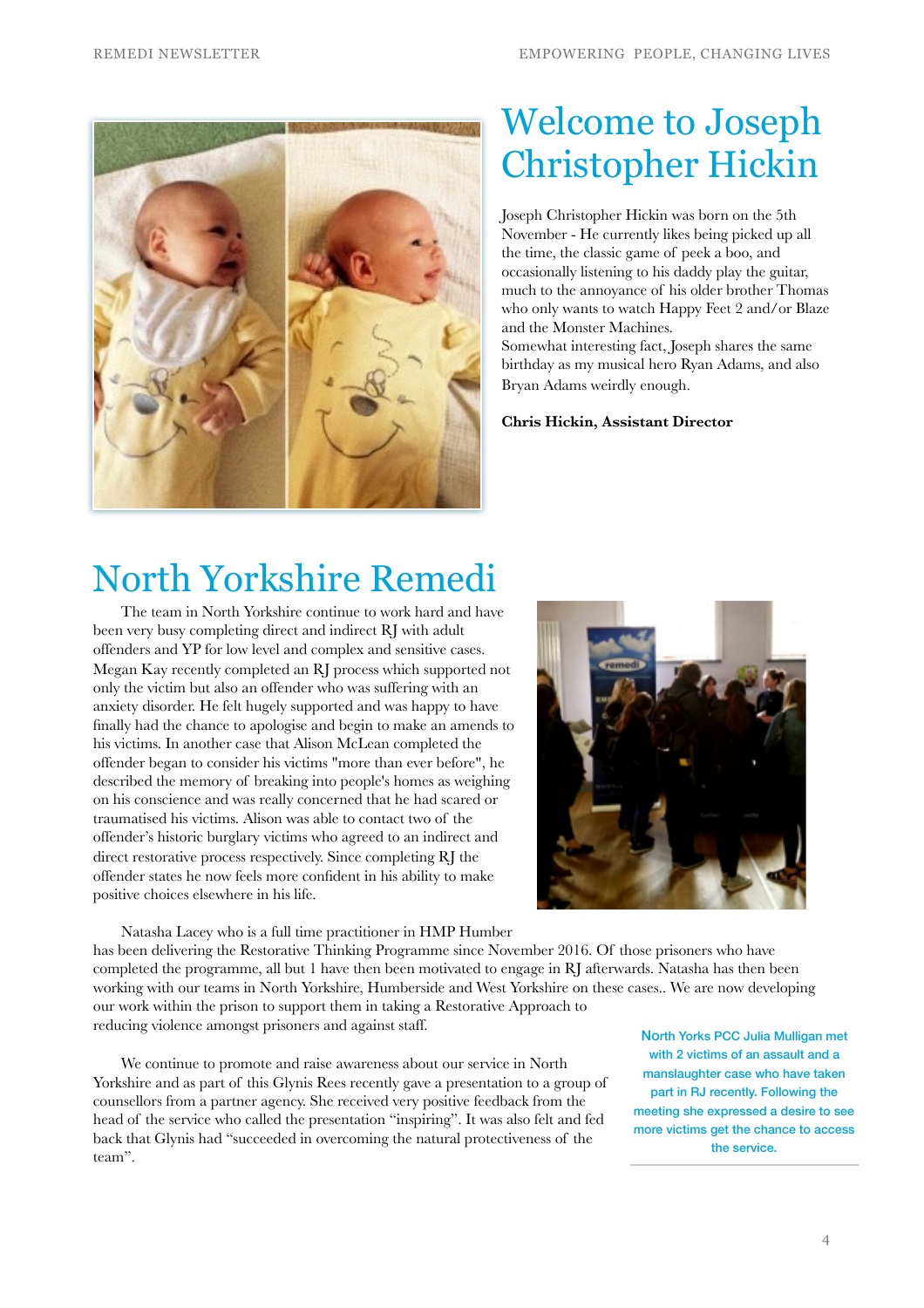

**Victim's Commissioner Visits our Derbyshire Team Victim's Commissioner Baroness Helen Newlove visited the DVS team on 20th January. She wants dot understand how we support victims in the county. She had the opportunity to meet some of our service users and expressed how impressed she was with what the team had achieved in their first year.**



# Welcome to the team:

Derbyshire PCC RJ team welcome Rachel Wright to the team

We have also established a dedicated Anti Social Behaviour Team: Welcome Hayley Rice, Rachael Price and Aimee Love

#### **Service User Speaks to the Victim's Commissioner about his experience of our service. Mr Claude Clayton**

"I became the victim of a burglary in October 2016. Three men came to my property at 2am and broke open the front door using a crow bar. They were inside the house for three minutes until they fled having been alerted by my Carer's screams. I have Cerebral Palsy and am confined to an electric wheelchair. I

can only get into and out of the wheelchair by means of a hoist. I also wear a mask at night that supplies me with oxygen because I have Sleep Apnoea and am liable to stop breathing. I was lying in bed terrified and helpless trying not to make a sound as the men began to search my home.

Before the burglary I described myself as a confident and outgoing person but this crime totally shattered my confidence. I was unable to sleep as I was constantly checking my CCTV cameras at the slightest sound. I became depressed and stopped going out.

Support from Derbyshire Victim Services has given me my life back –they have gone the extra mile in advocating my needs to other Agencies and Services, providing answers to many questions about the criminal justice system and just being there to talk to. I was recently invited to meet the Victims Commissioner, Baroness Newlove at Ripley Police HQ thanks to Remedi and this was a great boost to my confidence. Derbyshire Victim Services has made a crucial difference to my life and I want to be able to do the same for others so I am about to join DVS as a volunteer"



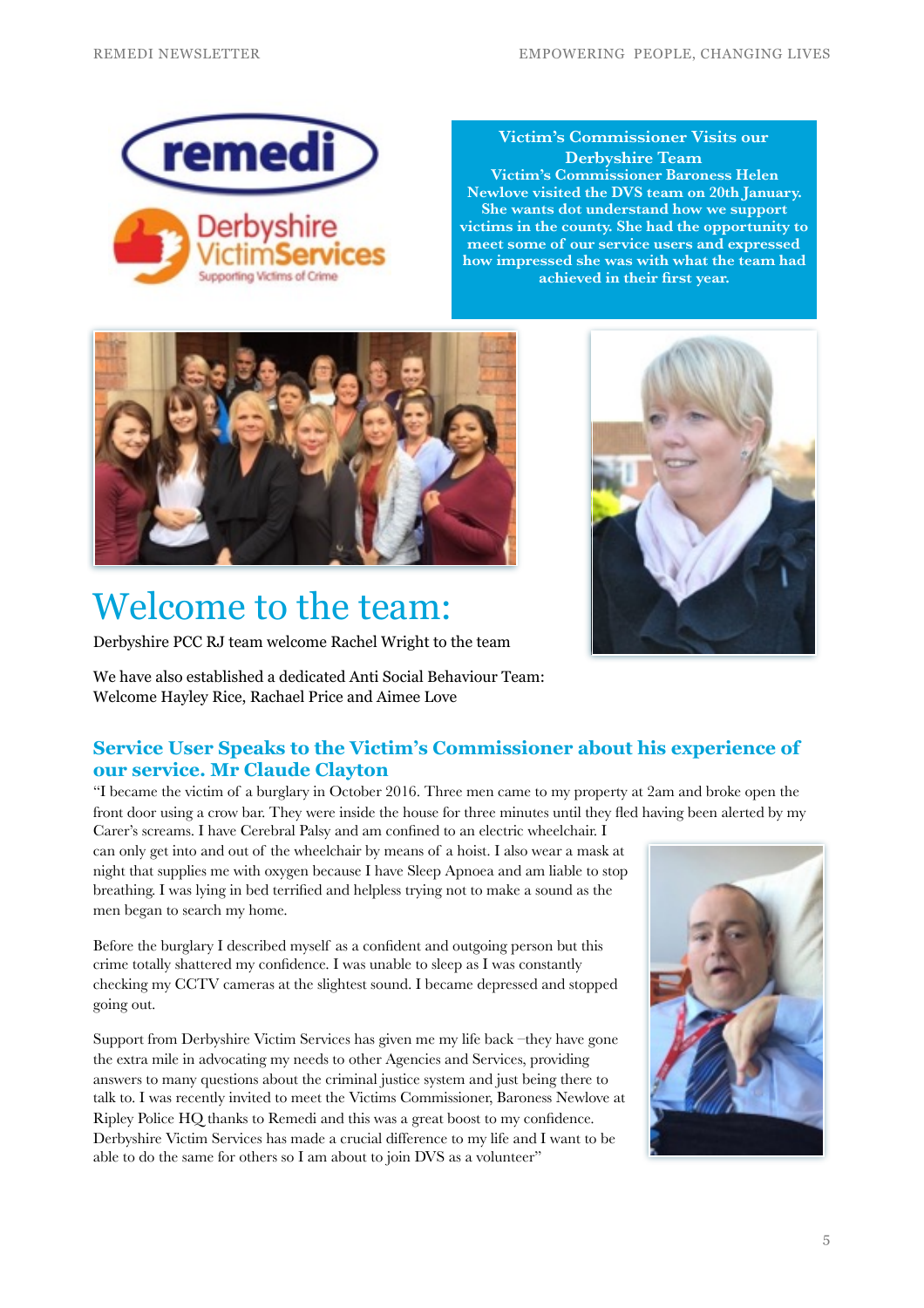#### Our Latest Office: News From Cumbria



Hi Folks, This is the first posting from the team in Cumbria so a little about us feels like the right place to start. We are currently a team of two practitioners and a manager who cover the whole of Cumbria offering victim focused Restorative Justice via the Post court and Out of court disposal pathways. Megan is based in Carlisle, Ashley in Kendal and myself (Dave) based in Penrith.

As a new team, we would all very much like to thank everybody across the Remedi network for the fantastic help and support we have received since the Cumbria service was commissioned last April. It's also been a busy period for us in terms of developing good practice and building up strong links with our

partners to support Victims and Offenders with Restorative Justice Interventions.

To increase awareness of our services and the number of referrals we receive, Megan and Ashley came up with a proposal to organise a number of road shows that will promote Remedi and our work in the area. As well as managing the current caseloads they are both busy organising these and are getting practical support from some senior Police Officers who feel the events will be very helpful.

The road shows will be held in a number of prominent Police stations across Cumbria. But we are also arranging to host the road shows in other public venues to help increase victim awareness of the RJ service that is available to help them. These venues include local libraries, civic centres and major local events such as the Cumberland show.

We have also recently received a number of enquiries from Schools, Colleges and a local authority to explore WITH us how Restorative approaches may be adopted and imbedded into their practices, and importantly how we might be able to support them to achieving this.

Away from work we also have a lot going on in our personal lives. Megan and Ashley are both busy organising their respective weddings planned for later in the year. Megan and Chris are getting married in early June, Ashley and Laura in October. Hopefully photographs will follow after the big days. **Dave Bates, Manager** 

## **Congratulations- Welcome Paige**

Remedi Cumbria Manager Dave Bates became a Grandad in late December and now has his first Granddaughter, Paige - who already has him, wrapped around her little finger!













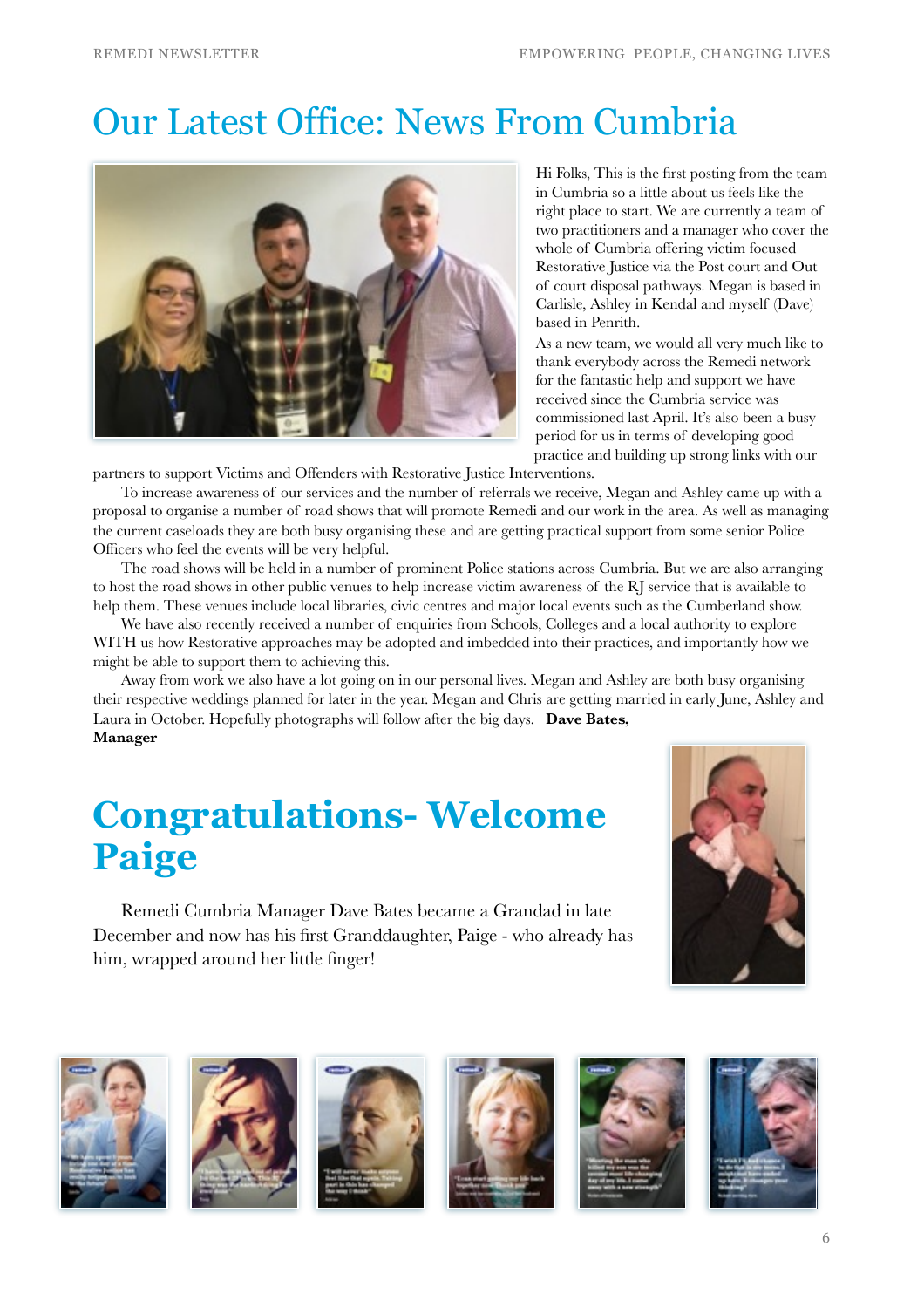# Barnsley and Doncaster Youth Teams Update

NEW Staff : The Barnsley team is happy to Welcome Jane McKinney into the RJP role. After leaving her role in the Adult team in Sheffield jane started as RJP in Barnsley on 01/02/2017.

A few of the team members is Barnsley have been praised by our service users for the work. Both Rowena Pickering( RJP mentor) as well as Jackie Towers ( Restorative Family Practice ) both received compliments in the shape of a card /flowers from service users/their family. Some of the Feedback received:

- " The work Jackie did with the family was life changing"
- " I don't know what my life would have looked like if I didn't receive the support from Rowena"

Fantastic feedback, well done both!!!

Rowena is leaving her role as mentor at the end of March to take up the new Domestic Violence programme delivery practitioner. This new post ( IDAS) will work with young people that are at risk of committing domestic violence towards their family. The programme works intensively with the young person and the family for a specific period of time. Rowena will step into the FT role, applications for the PT role are currently being invited.

Feedback from a service user in Doncaster read: " After meeting with Anji and meeting the other Young person responsible I no longer feel a victim. She is an asset to her job" - Fantastic work Anji !

### Rotherham Reparation Gets Applauded

Luke McShane, our Reparation lead in Rotherham, received a lovely card and gift from young person (and Mum) who has recently successfully completed his reparation hours. The young person had various complex needs and Luke worked flexibly with all concerned to ensure those needs were met.

This involved Luke meeting with the young person several times before the reparation sessions to ensure that the young person felt more at ease and less anxious about the process. Luke's Manager Nicole Slater said "To my knowledge this is the first time a



member of staff specifically delivering reparation has received a card and gift as a thank you so well done Luke, it clearly shows that all the effort you went to was really appreciated!"

#### Security Firm Donates to Remedi

A West Yorkshire based security firm CALDER SECURITY held a fundraising month for us recently. Here is manager Gareth Jones receiving the cheque. We are extremely grateful.

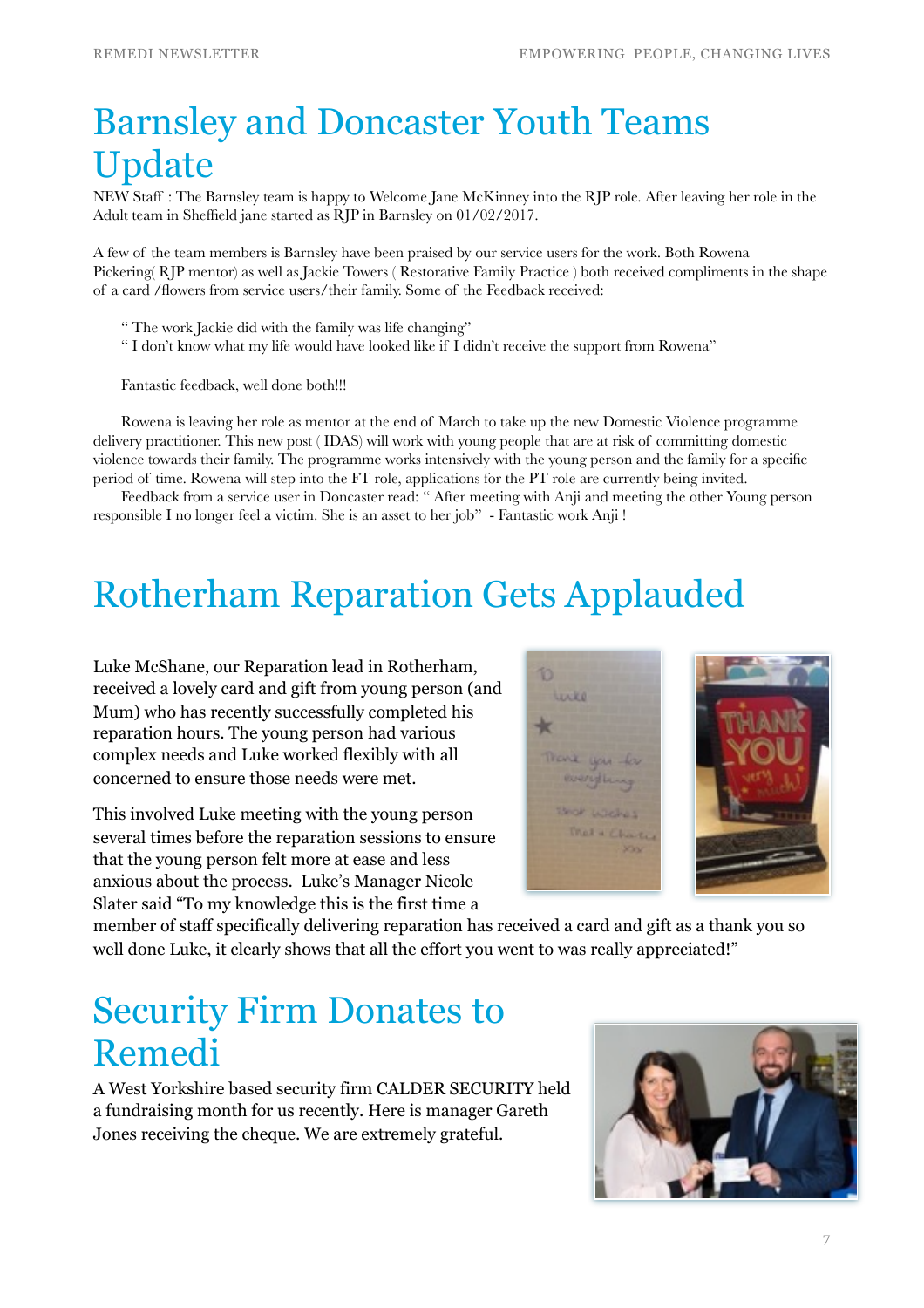

# Got Your Back

Our Young Victim's Service GOT YOUR BACK goes from strength to strength;

A promotional event for our 'Got Your Back' Young Victim's Service was held in January with PCC offices from across England and Wales invited to come to Sheffield to hear more about the fantastic work the team is doing in the county.

The highlight of the event was hearing from 3 actual service users who spoke about their experiences and how their lives had changed as a result of our support.

This has led to the formation of a service user consultation group-

'Got Your Back Champion'. Steve and Nicola met with the girls recently and they are now working on a promotional showcasing event that the champions themselves will facilitate



# Got Your Back Case Study: Alicia's Story

#### (Alicia is pictured third from the left above)

Alicia was referred following an assault in her home. The incident began when Alicia visited her local shop with her brother Michael. On their way home, a young person they didn't know started throwing stones. Alicia's brother asked him to stop. They then made their way home. Later in the evening the young person arrived at Alicia's home with his parents, they forced their way in to the entrance hall and beat up Michael whilst holding Alicia to prevent her from helping her brother.

Alicia was left feeling angry and deeply anxious after the offence. She was afraid to leave her house and struggled to sleep at night. Following referral to GYB our colleague Martyn supported Alicia- through the court case, to access support services and to build her confidence and self esteem.

'*Working with Martyn helped me become strong again. I was able to make sense what happened to me"*